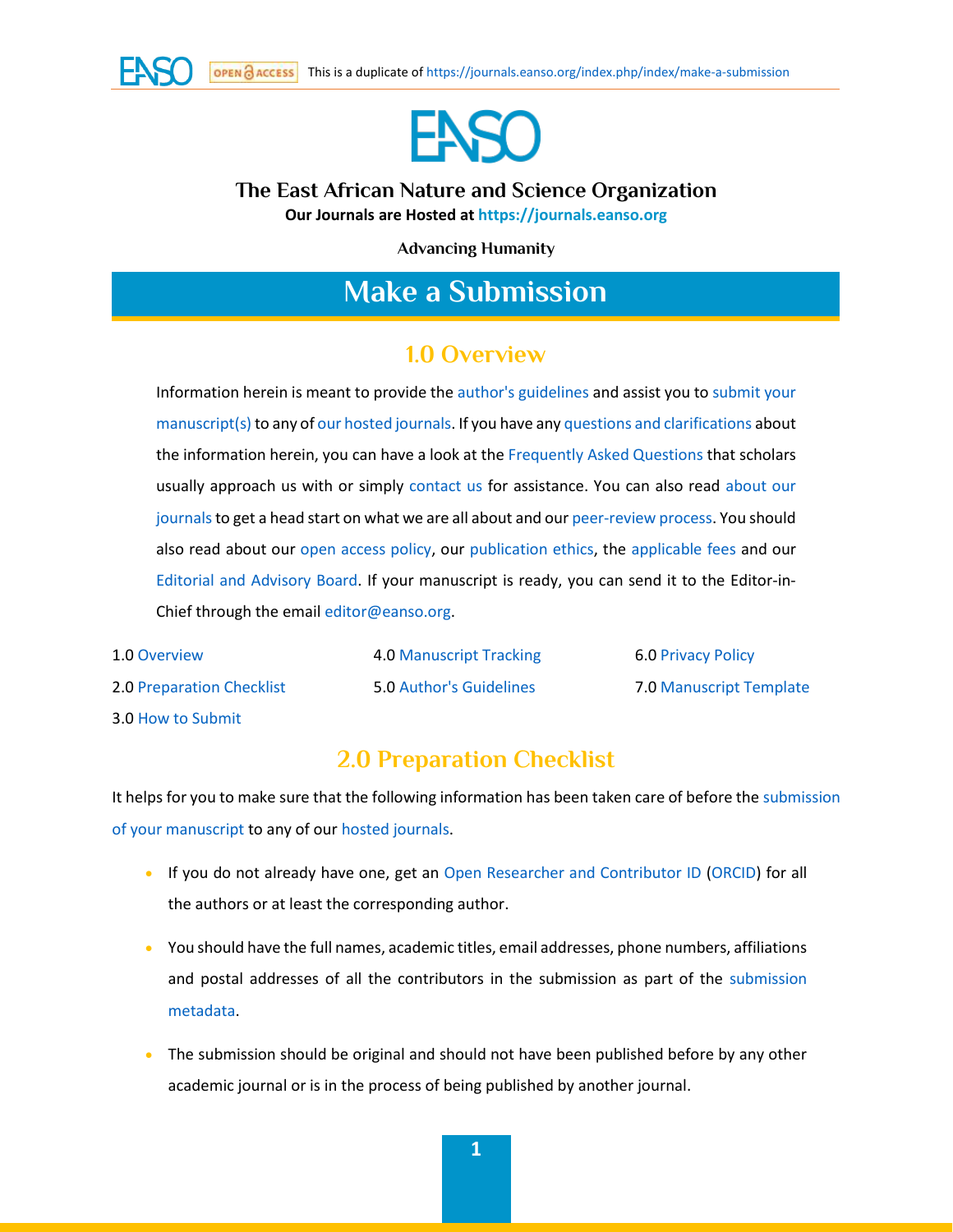- The file formats allowed by our journals are OpenOffice, Microsoft Word and Rich Text Format. We do not accept PDF submissions.
- [Citations](https://journals.eanso.org/index.php/index/make-a-submission#h1213sk5kol0ur1bij9ww1e43devzw2vz4) and [References](https://journals.eanso.org/index.php/index/make-a-submission#h1268sk5kolde31ohrm5i11pnaej1hylfbr) should be presented in the [APA format](https://journals.eanso.org/index.php/index/make-a-submission#h1268sk5kolde31ohrm5i11pnaej1hylfbr) and URLs or DOIs for the respective references given where available.
- [The text](https://journals.eanso.org/index.php/index/make-a-submission#h1185sk5koklml9ck7fu3iqhmc10pknkr) is font size 12 and single-spaced, employs italics, rather than underlining (except with URL addresses); and all [illustrations, figures,](https://journals.eanso.org/index.php/index/make-a-submission#h64sk5lppl6douuekguofhzsdyh25y) and [tables](https://journals.eanso.org/index.php/index/make-a-submission#h64sk5lppl6douuekguofhzsdyh25y) are placed within the text at the appropriate points, rather than at the end.
- A[n Abstract](https://journals.eanso.org/index.php/index/make-a-submission#h1021sk5koj1vodcw3161p2ynbakhuc00) of up to 300 words should be included together with at least [5 Keywords.](https://journals.eanso.org/index.php/index/make-a-submission#h1073sk5kojhz91ujn7sf1ckrir7117dc4s)
- The [word count](https://journals.eanso.org/index.php/index/make-a-submission#h1124sk5kojt7ghaysfg2sd0alxvtgfe) is between 3000 and 7000 words and adheres to the [author's guidelines.](https://journals.eanso.org/index.php/index/make-a-submission#h240sk5km6skz1qpguru1fahtt7i7u2fd)

If you do not fulfil the above before [submission,](https://journals.eanso.org/index.php/index/make-a-submission#h145sk5km5r6g13f32nl1i8ur5r143idq2) chances are your manuscript will be returned to you for compliance even before the review process begins and will impact on the publication speed. If you need your work published urgently, please only submit it after you have checked it against the above list, the [author's guidelines](https://journals.eanso.org/index.php/index/make-a-submission#h240sk5km6skz1qpguru1fahtt7i7u2fd) and the rest of the information on this page.

Please once again note that we only publish original work. This thus means that if you have already published the manuscript in a different journal, then it is automatically disqualified from being published by any of our hosted journals. We usually carry out an originality test to ascertain this before publication is done.

An exception is made for manuscripts presented at a conference and appearing only in the conference proceedings. You can also officially withdraw your manuscript from the other journal if you wish to resubmit the same to our hosted journals. This will, however, require you to explicitly present the intention to the Editor-in-Chief during submission.

## **3.0 How to Submit**

If your manuscript passes all ou[r checklist items](https://journals.eanso.org/index.php/index/make-a-submission#h98sk5km5i8dcadh85fmotq9lz2rd0) and follows the instructions in th[e author's guidelines,](https://journals.eanso.org/index.php/index/make-a-submission#h240sk5km6skz1qpguru1fahtt7i7u2fd) it is now time to submit it to any of our [hosted journals.](https://journals.eanso.org/) There are currently only two ways of submitting a manuscript to our journals and are both perfectly accepted. These are as follows:

#### **3.1 Email Submission**

The first is through sending the manuscript directly to the Editor-in-Chief through the email address [editor@eanso.org.](mailto:editor@eanso.org) When using this method, please make sure that you: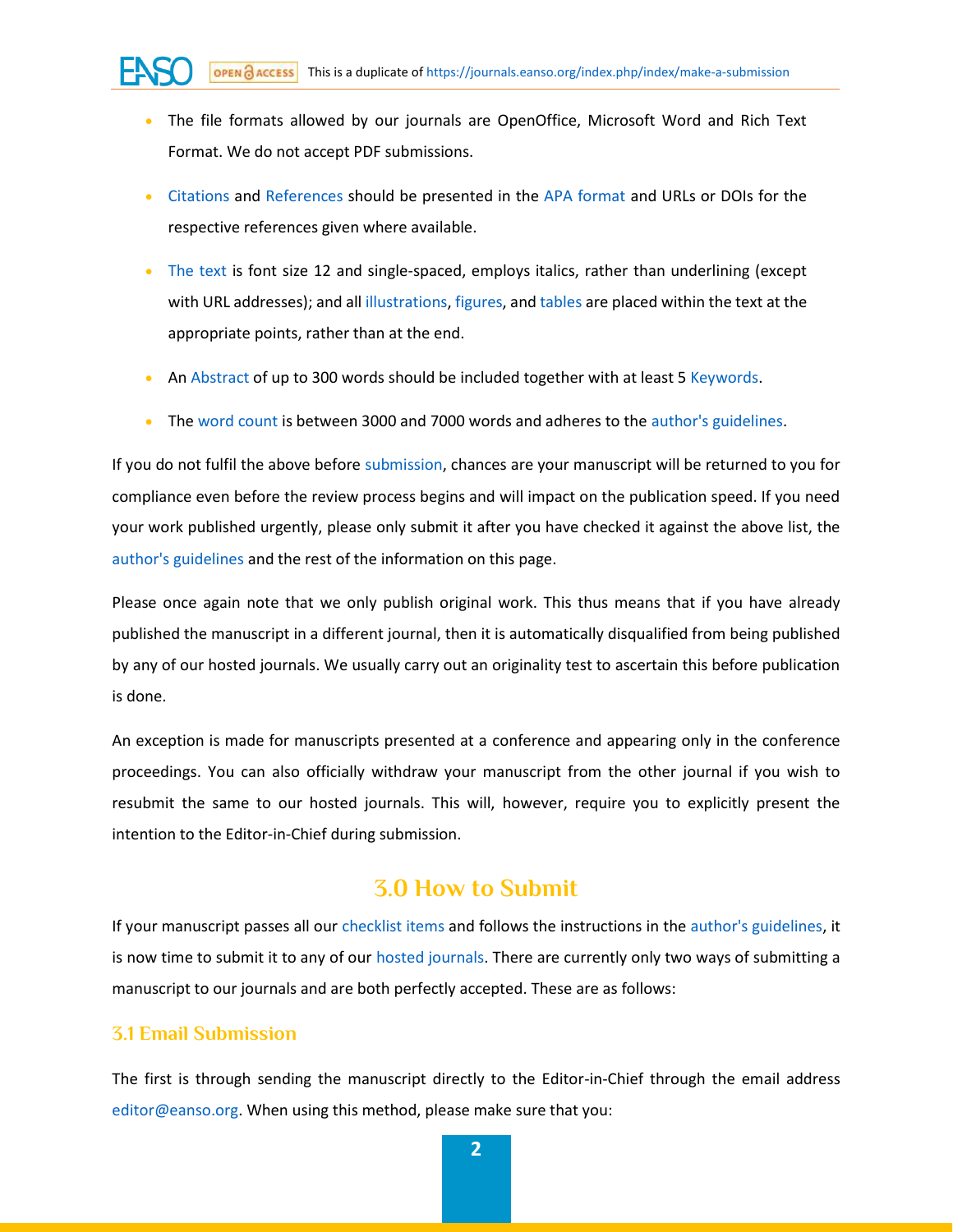- include the subject 'Manuscript for Publication' in the email subject,
- do not leave the email body blank,
- confirm if the manuscript is correctly attached,
- include your academic titles, official names, phone number and address within the body of the email for us to correctly address and contact you.

We usually have a strong anti-spamming system that sometimes marks emails without a subject and/or a body as spam. Therefore, make sure that you at least add some text in the title and body of the email to ensure that our system will not mark your mails as spam. If done correctly, you should [receive a](https://journals.eanso.org/index.php/index/make-a-submission#h1567sk5kp1w6c1ndchuj3nif1xatldu4)  [confirmation](https://journals.eanso.org/index.php/index/make-a-submission#h1567sk5kp1w6c1ndchuj3nif1xatldu4) that the manuscript was received and be issued with a [tracking code](https://journals.eanso.org/index.php/index/make-a-submission#h194sk5km61v91x95n6z18ljg3f1462qvr) for your manuscript.

### **3.2 Submission through the system**

If you like the challenge, you can use our onlin[e submission system](https://journals.eanso.org/index.php/index/login) to submit your manuscript. We use an improvement of the [Open Journal Systems](https://pkp.sfu.ca/ojs/) developed by th[e Public Knowledge Project](https://pkp.sfu.ca/) that most journals use. This means that the submission process will be familiar to some. The important thing to note is that you must create an account before submitting the manuscript. This means that you must either first [login](https://journals.eanso.org/index.php/index/login)  [to your account](https://journals.eanso.org/index.php/index/login) o[r register a new account](https://journals.eanso.org/index.php/index/user/register?source=) if you do not already have one. Please note that you must select all the journals that you will want to interact with during the submission process to avoid being prevented by the system from submitting to those journals. If you encounter any problem, you can always revert to [email submission.](https://journals.eanso.org/index.php/index/make-a-submission#h393sk5lq0ufj1f9povf1f47qpc12fjo5f) Below are some points that will ensure that the submission through this method is successful.

- [Each journal](https://journals.eanso.org/) is different from the other and registration is made at the individual journal level. This means that if you register with a particular journal i[n the list,](https://journals.eanso.org/) you will only be able to make submissions to that journal. You should therefore either register wit[h all our journals](https://journals.eanso.org/) or select the ones that best fit your current and future submissions.
- Once your account is created, you shall be redirected to your dashboard where you can click on *New Submission* and follow the five simple steps (*Start*, *Upload Submission*, *Enter Metadata*, *Confirmation*, *Next Step*) to submit the manuscript.
- Make sure that you are not using any adblocker against our site and that JavaScript is enabled. Failure to do so, you may experience some problems during the submission process. This is especially true during the Metadata submission stage 3.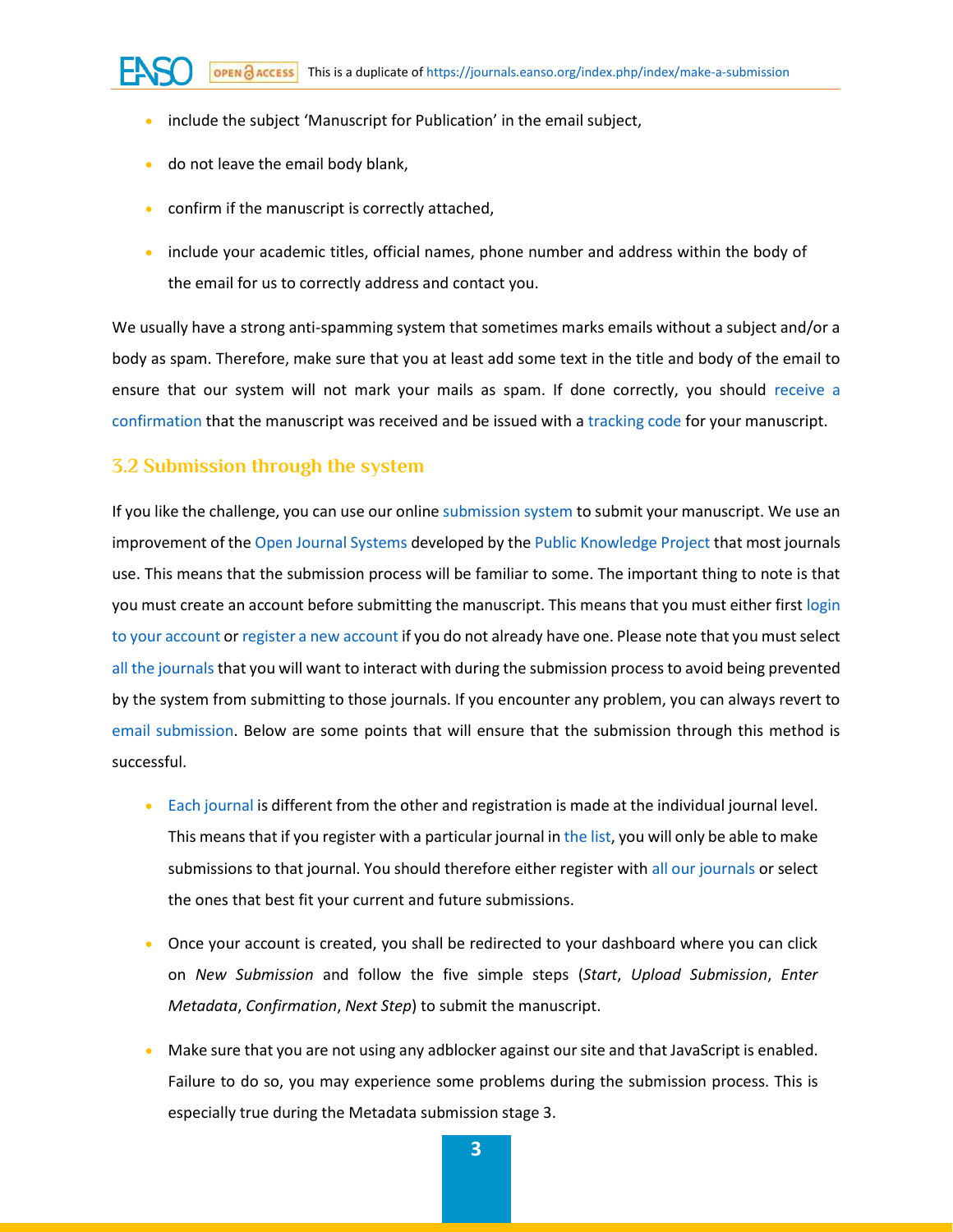• Be sure to add all the [authors that contributed](https://journals.eanso.org/index.php/index/make-a-submission#h442sk5lq4ayo1o3a90w10833za22k0j9) to your manuscript during the third stage of submission. [Keywords](https://journals.eanso.org/index.php/index/make-a-submission#h1073sk5kojhz91ujn7sf1ckrir7117dc4s) should be entered one by one in the provided input area pressing enter or tab after each keyword.

#### **3.3 What ORCID is and why you need to have it**

#### **3.3.1 What ORCID is**

ORCID is an abbreviation for Open Researcher and Contributor ID. It is most of the time described as a nonproprietary alphanumeric code that is used to uniquely identify academic authors and contributors.

#### **3.3.2 Why it is important**

The idea behind the development of ORCIDs is that human names alone are not unique and it can sometimes be quite difficult to rightfully credit authorship to the right authors. For example, imagine two people with exactly the same names and affiliations. Also, imagine situations like after marriages where authors change names. One may easily lose credit for the work published before the change of names. Even the ordering of your names varies from one cultural convention to another and may interfere with how your work is cited.

#### **3.3.3 How to get it**

Getting it is free and as simple as visiting the [ORCID official website](https://orcid.org/) and signing up for an account. Once you have registered, you access your account by signing in. The ID is a 16 digits code appended to a URI as follow[s https://orcid.org/0000-0001-XXXX-XXXX.](https://orcid.org/0000-0001-XXXX-XXXX)

ORCID is not a must. However, it is highly recommended that you get one for yourself and your co-authors for us to accurately credit your work. It is fun to note that these days, some project funders use the information available through your ORCID to determine the extent of merit for each applicant. So please give this the seriousness it deserves.

#### **3.4 Expectations**

Once you have [submitted your manuscript,](https://journals.eanso.org/index.php/index/make-a-submission#h145sk5km5r6g13f32nl1i8ur5r143idq2) it is expected that it shall be promptly sent to the [respective](https://journals.eanso.org/)  [journal](https://journals.eanso.org/) and given to the relevant reviewers for the peer-review process. The time period taken will range from 2 weeks and 6 weeks. If your manuscript is accepted, you will be informed and advised on how to make the payment. Your manuscript will remain in the review stage after being accepted until you make the payment. If your manuscript is rejected, we will still communicate the same to you and accompany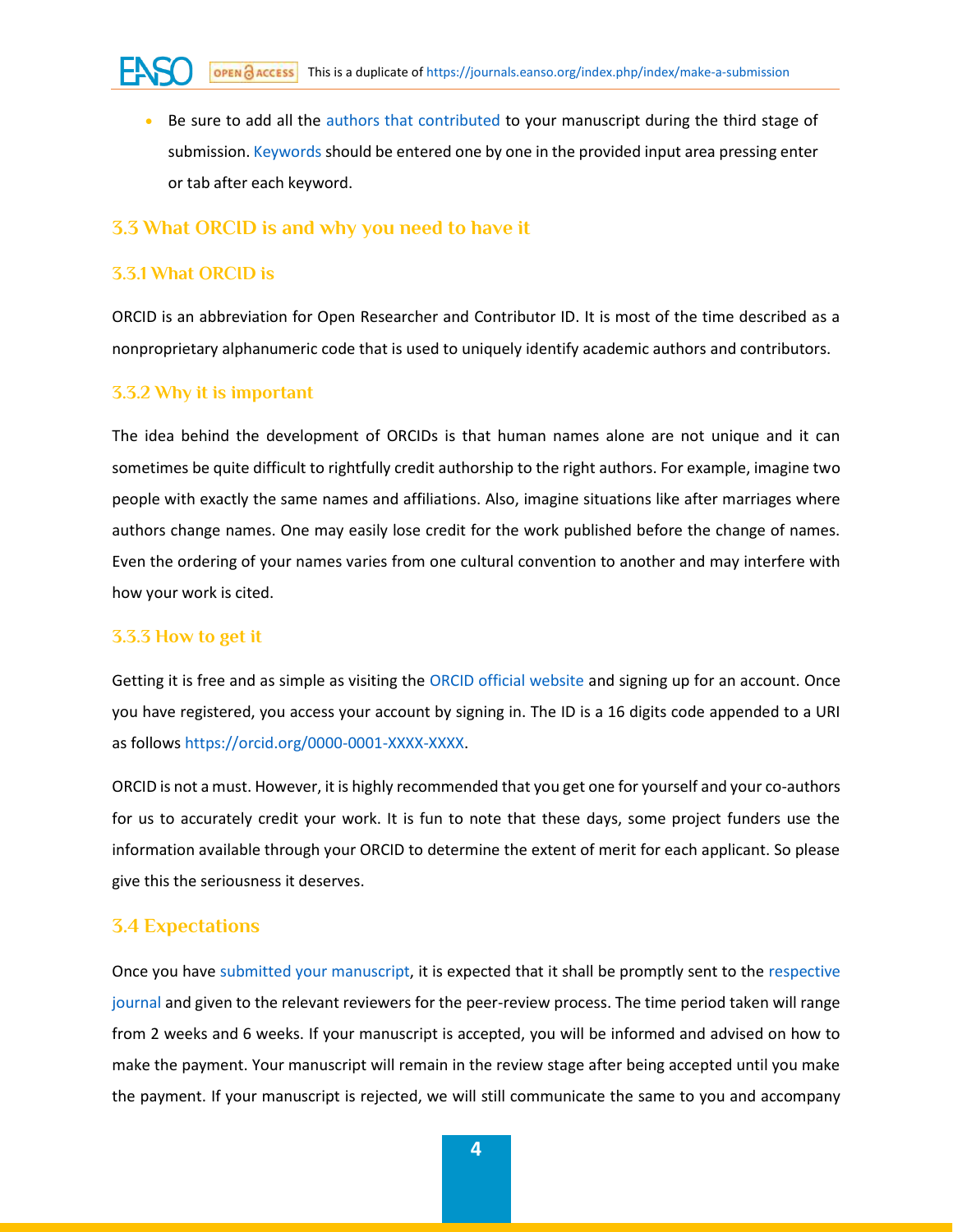the reasons behind the decision during the verdict communication. You can always address the reasons that informed the decision and resubmit the corrected manuscript to us for further review and verdict.

# **4.0 Manuscript Tracking**

After the manuscript is submitted, the office of the Editor-in-Chief assigns it a five-characters alphanumeric code (e.g. 0X0X0) that is unique to your manuscript. The first character of the code is usually a number, the second a letter, the third a number, the fourth a letter and the last one a number.

## **4.1 How to track your manuscript**

Depending on how you submitted your manuscript, you can have either two or only one way of tracking your submission. For both the [submission channels,](https://journals.eanso.org/index.php/index/make-a-submission#h145sk5km5r6g13f32nl1i8ur5r143idq2) you can easily [visit our Tracker](https://tracker.eanso.org/) and input the fivecharacter code that you were assigned during the submission process. For submissions made throug[h our](https://journals.eanso.org/index.php/index/make-a-submission#h1688sk5kpfhhndw274k5rlzyndbvz8s)  [online submission procedure,](https://journals.eanso.org/index.php/index/make-a-submission#h1688sk5kpfhhndw274k5rlzyndbvz8s) the author who submitted the manuscript can [login into the system](https://journals.eanso.org/index.php/index/login) and check the progress.

## **4.2 What to do when you forget your Manuscript Tracking Code**

Just go back to the email account you used to [submit the manuscript](https://journals.eanso.org/index.php/index/make-a-submission#h145sk5km5r6g13f32nl1i8ur5r143idq2) and search for the responses from the Editor-in-Chief when you submitted the manuscript. If for one reason or the other this is not possible, you can [contact us](https://journals.eanso.org/index.php/index/contact-us) as soon as possible and ask for assistance. If you submitted your manuscript through [our online system,](https://journals.eanso.org/index.php/index/make-a-submission#h1688sk5kpfhhndw274k5rlzyndbvz8s) you should use the email address that you used to register the account.

## **4.3 What to do if you are not receiving any notifications from us**

We usually respond to all emails o[n manuscript submission](https://journals.eanso.org/index.php/index/make-a-submission#h145sk5km5r6g13f32nl1i8ur5r143idq2) within 1 hour of submission. The longest it can take without getting a response from us after submitting your manuscript should be 24 Hours.

If it happens that you haven't gotten any response even after 24 hours, please first check your spam folder. Your email client might be wrongly marking mails from our address as spam. If you get the email in the spam folder, please make sure that you mark it as not spam because there will be more communications to follow that will require your quick address.

If you do not get an email from us in the spam folder, pleas[e contact us immediately.](https://journals.eanso.org/index.php/index/contact-us) That will mean that the error is on our side and we shall promptly assist.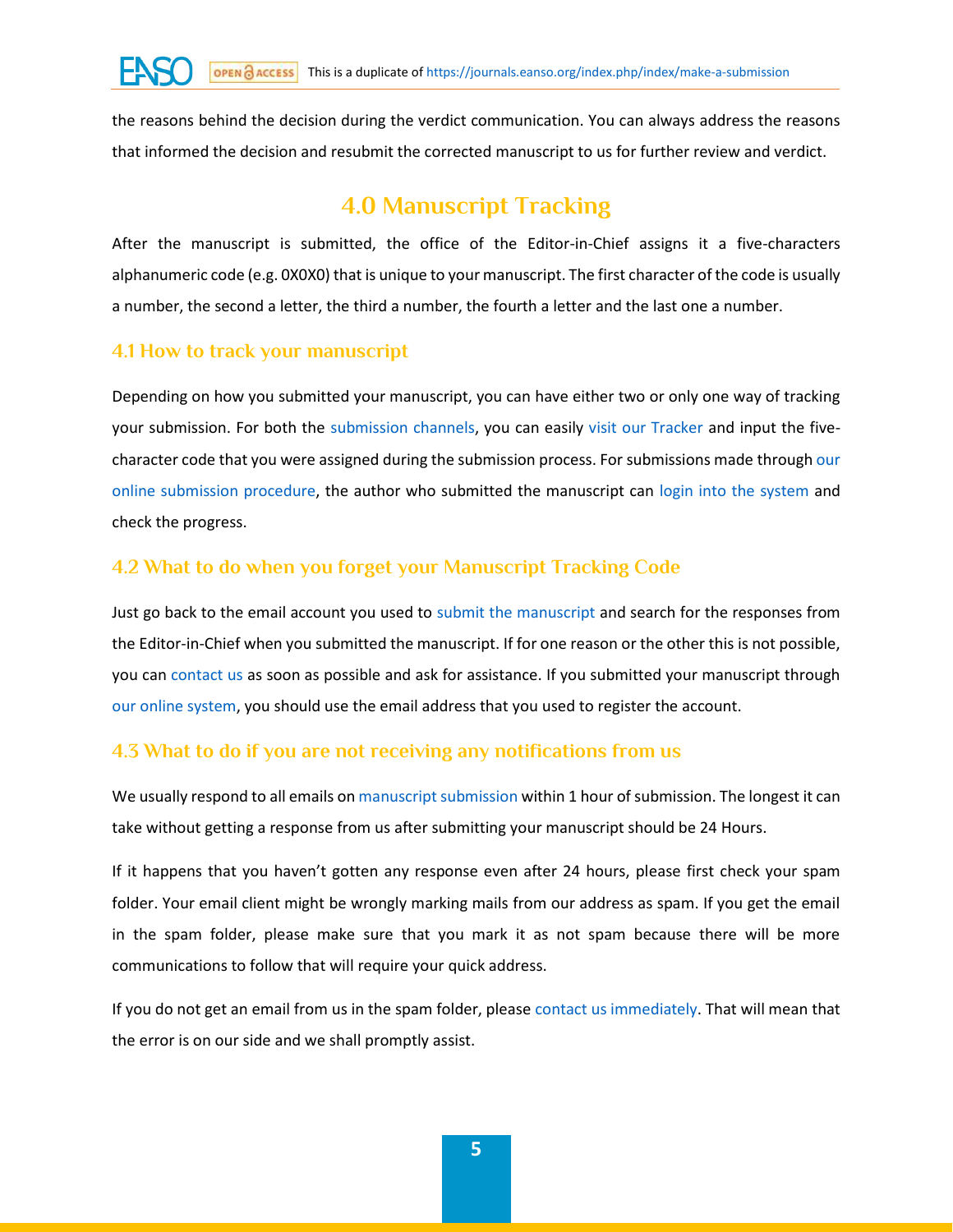

## **5.0 Author's Guidelines**

This section contains information that will help you align your work to our standards. It includes the [submission metadata](https://journals.eanso.org/index.php/index/make-a-submission#h1299sk5kon49n1mnfmli14b7jrqk1z0tv) required, the sections (e.g[. abstract,](https://journals.eanso.org/index.php/index/make-a-submission#h1021sk5koj1vodcw3161p2ynbakhuc00) [keywords,](https://journals.eanso.org/index.php/index/make-a-submission#h1073sk5kojhz91ujn7sf1ckrir7117dc4s) [title, authors,](https://journals.eanso.org/index.php/index/make-a-submission#h566sk5lrkbxd1y7ssedg0sjo8pndaqh) [topics](https://journals.eanso.org/index.php/index/make-a-submission#h598sk5lrkvx3pga0xf1k1xk9ijgvc7v) etc) that should be included in your manuscript[, intext citation](https://journals.eanso.org/index.php/index/make-a-submission#h1213sk5kol0ur1bij9ww1e43devzw2vz4) and [referencing](https://journals.eanso.org/index.php/index/make-a-submission#h1268sk5kolde31ohrm5i11pnaej1hylfbr) requirements. You will also get useful tips like th[e authors naming convention,](https://journals.eanso.org/index.php/index/make-a-submission#h654sk5lrorh1px4mu31v8x3pj1stg9mb) [number of authors](https://journals.eanso.org/index.php/index/make-a-submission#h442sk5lq4ayo1o3a90w10833za22k0j9) an[d text formatting.](https://journals.eanso.org/index.php/index/make-a-submission#h1185sk5koklml9ck7fu3iqhmc10pknkr)

## **5.1 Submission Metadata**

All manuscripts should be submitted with the following data in order to speed up the review and publication process:

- Full names of the author(s) in their correct order and precedence. The first author typically gets more publication points than the rest whereas the last author typically gets the least publication points.
- The affiliation of all the authors. This can be seen as the institution, company or the Nongovernmental Organization, Governmental Organization and other types of organizations hosting the author(s).
- The ORCID of at least the corresponding author. We have changed our privacy terms to protect our author(s) from email harvesters that lead to the spamming of authors by web crawlers and other malicious end users. This is why we are no longer using email addresses to link submissions to their authors.
- The postal address. This is useful in making sure that the letters we write to you are properly addressed and is most of the time similar to the affiliations' postal addresses. This is also useful when sending the hard copies of the published issues.
- Email addresses for all the authors. No submission can be published without the email addresses of all the authors of the given submission. This is because our online system requires all the participating authors to be notified after publication is done.
- Phone numbers for all the authors. Email communication alone has become slow with respect to modern technology. This is why we require the phone numbers of the authors in order to speed up the peer-review and publication process. We also have scholarly groups that we add our scholars afterwards after their manuscripts have been published.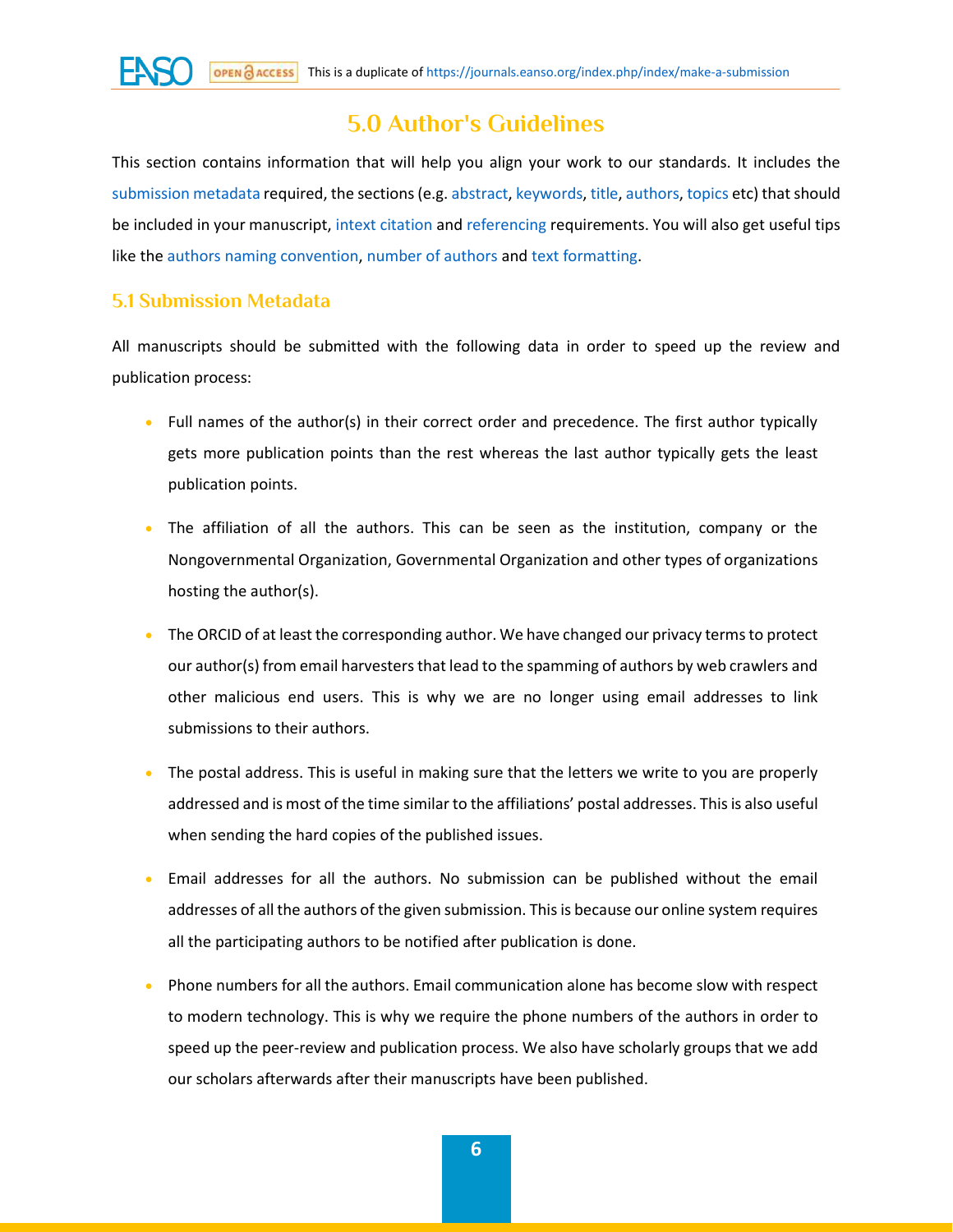### **5.2 The title, authors' names and authors' details**

The title of your manuscript should be the first thing appearing on the manuscript. It should use Times New Roman font 14, be bolded and cantered. The names of the authors should follow after the title of your work. These names should be font 12, italicized and follow the [authors' names conventions.](https://journals.eanso.org/index.php/index/make-a-submission#h654sk5lrorh1px4mu31v8x3pj1stg9mb) Following the authors' names should be the authors' details that include their affiliations, contact information and ORCIDs. The formatting should be as shown below.

#### **Your Title e.g. EANSO Journals Manuscript Preparation Template**

*First Author<sup>1</sup> , Second Author<sup>2</sup> , … & Last Author<sup>N</sup>*

<sup>1</sup> First Author's Affiliation, Postal address, Country; Email Address; [ORCID.](https://journals.eanso.org/index.php/index/make-a-submission#h851sk5kodzcgxzjwf712hiam017g0z) <sup>2</sup> First Author's Affiliation, Postal Address, Country; Email Address; [ORCID.](https://journals.eanso.org/index.php/index/make-a-submission#h851sk5kodzcgxzjwf712hiam017g0z) N Last Author's Affiliation, Postal Address, Country; Email Address; [ORCID.](https://journals.eanso.org/index.php/index/make-a-submission#h851sk5kodzcgxzjwf712hiam017g0z)

### **5.3 Author(s) Names Convention**

Please note that you should provide the full names of the author(s) when submitting your work. The names order is very important when developing automatic references and citations. You should, therefore, present your names in the order of *First Name*, *Middle Name* and finally the *Last Name*. The author(s) *Titles* (e.g. Prof., Dr., Mr., Mrs., Ms. and Rev.) should appear as prefixes whereas accomplishments (e.g. PhD) should appear as suffixes as demonstrated below:

#### *Prof. John Middle Doe (PhD)*

Please note that providing initials like J. M. Doe or Doe, JM is not allowed. Whereas most scholars do this, it is incorrect when submitting your manuscript. These are only useful when making [reference](https://journals.eanso.org/index.php/index/make-a-submission#h1268sk5kolde31ohrm5i11pnaej1hylfbr) to o[r citing](https://journals.eanso.org/index.php/index/make-a-submission#h1213sk5kol0ur1bij9ww1e43devzw2vz4) an already published document (e.g. J. M. Doe (2020)). On the same note, you realize that John Middle Doe (cited as J. M. Doe) might not be the same person as Doe Middle John (cited as D. M. John) when referencing comes into play. You should, therefore, be very consistent with how you order your names across all journals.

### **5.4 Abstract**

The abstract should have between 250 and 300 words. Abstracts longer than 500 words are not allowed. It is important to accurately capture what readers should expect from the body of your manuscript. Good abstracts are not only summaries of the expectations in the body but also a tool to entice readers into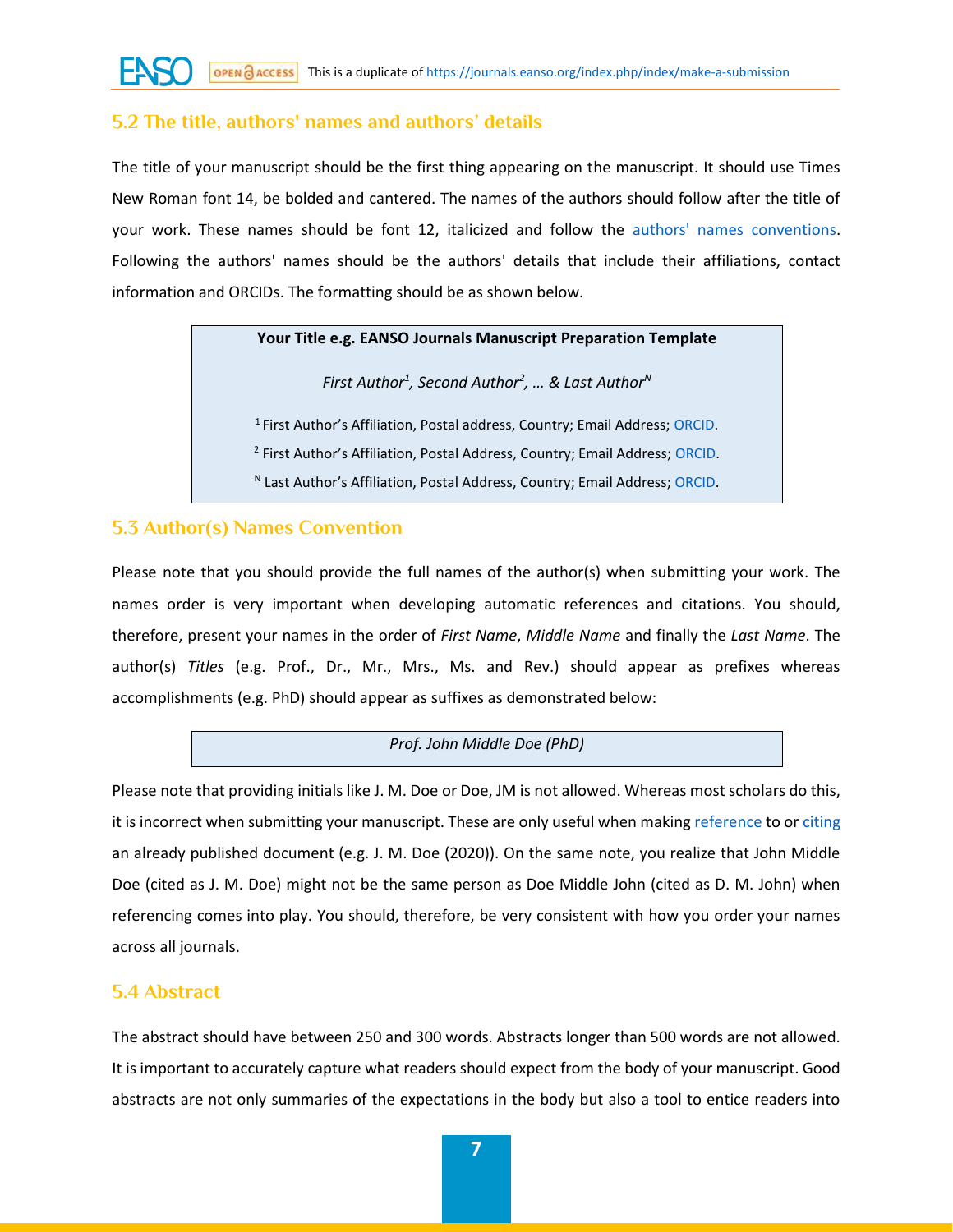developing interest in the article. Do not include intext citations in your abstract. Finally, try as much as possible to limit your abstract to only one paragraph.

## **5.5 Keywords**

They should be comma-separated and at least 5 in number. They are important when categorizing and indexing your submission in scholarly indexes and optimizing it for general search engines.

## **5.6 Topics and Subtopics**

We do not have strict guidelines on what to include in the body of your manuscript as long as you start with the INTRODUCTION and end with the CONCLUSION. Depending on the type of paper you are submitting, the topics and subtopics between the INTRODUCTION and the CONCLUSION will vary from one manuscript to the other. For example, a typical research paper may consist of an *Introduction*, *Materials and Methods*, *Results*, *Discussion*, *Conclusions*, *Recommendations*, *Acknowledgements*, and *References*.

## **5.7 Intext citations**

Citation is one of the traits that tell apart an academic article from creative writing. If you do not make any intext citations in your manuscript, the reviewers will not only have a hard time reviewing your work but also return it to you for improvement. Make sure that you include at least 6 citations from peerreviewed academic sources. Some of our reviewers will flag your work if you make sensational, generalized or provocative statements without providing proper citations. Our journals accept the APA intext citation format. If you are not familiar with APA, you can quickly learn about it online.

## **5.8 Word Count**

The manuscript should not be less than 3000 words and more than 7000 words. Manuscripts with fewer words than the required standard are usually returned to the author(s) for improvement. On the other hand, manuscripts with more than 7000 words will either be counted as two submissions for purposes of review and payment or once again returned to the author(s) for words reduction.

## **5.9 Text Formatting**

The text formatting for your work should reflect these guidelines. The following are the specifics of the formatting that submissions should follow: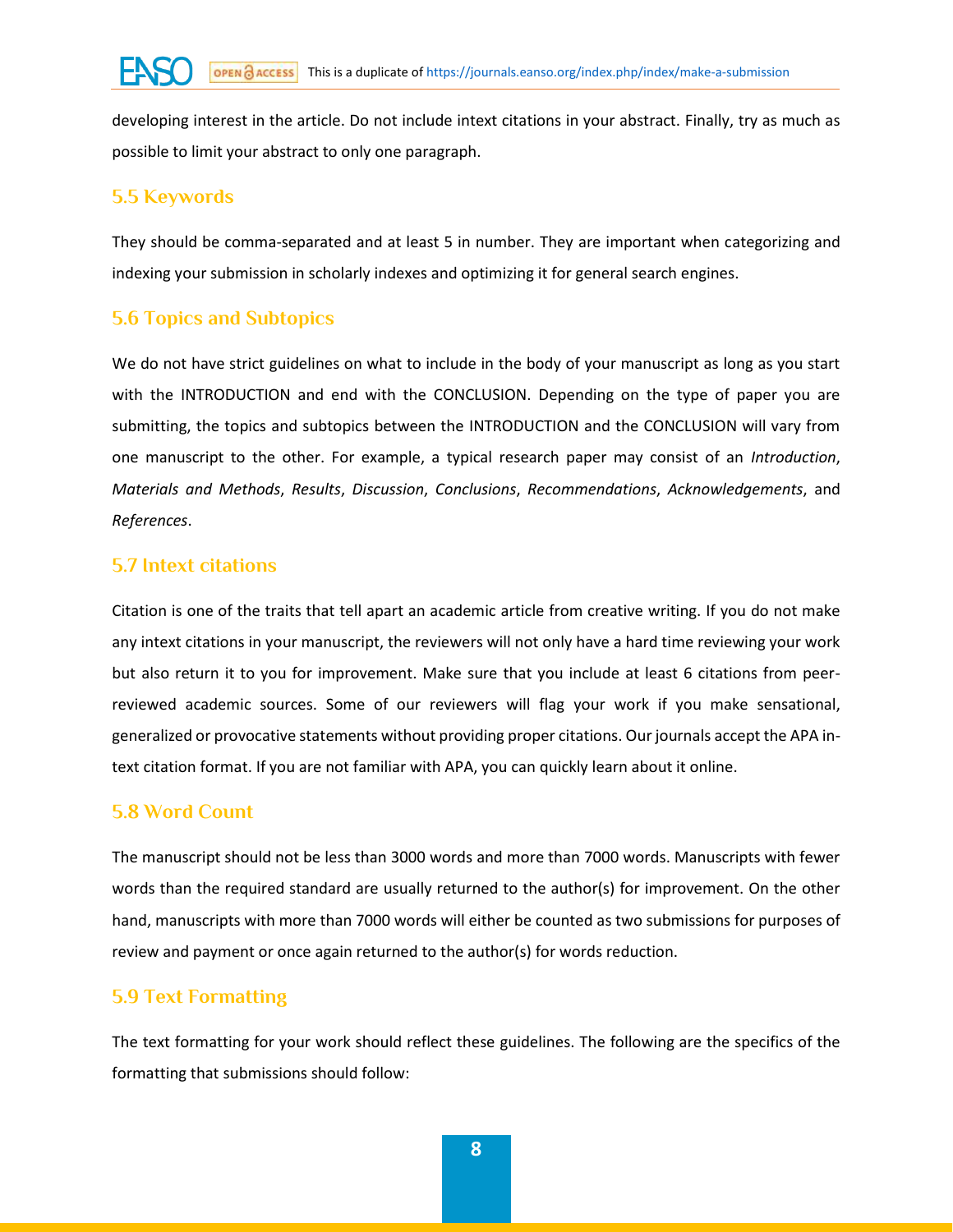- The font type for all the text in the submission should be Times New Roman. This is a default font available in most word processors.
- The font size for the entire document should be 12. This is with the exception of the Title where font size 14 should be used and the authors' details where font size 10 should be used.
- The paragraphs should be fully justified whereas the headings should be bolded and aligned to the left. The title, authors and authors' details should be centred.

### **5.10 Tips on the number of authors**

Whereas it is true that the number of authors sometimes determines the credibility of a published article, there are a number of things you need to have in mind when including contributors in a given submission. These are as follows:

- The more the contributors, the lesser the publication points that each contributor gets.
- Having many contributors to a poorly done manuscript casts doubt on the expertise and qualifications of all the authors. It is therefore important to make sure that all the listed contributors go through the manuscript before it is submitted to us.
- The order of names in the contributors' list is sometimes used to determine the weight of contribution for each author in the list. Main contributors should therefore be listed first whereas the contributors with the least input be listed last.

We are aware of the fact that some lead contributors feel the need for including their friends in their publications for one reason or the other. We highly discourage this practice. Only include people that have actually contributed to the creation of the manuscript.

## **5.11 Tables, Figures and Equations**

All your *Tables*, *Figures, Charts* and *Plates* should follow the APA formatting style. The titles of the *Tables* should appear before the tables with notes appearing below the tables. For *Figures*, both the titles and the notes should appear after the *Figures*. Your equations should also follow the APA guidelines for equations as shown below.

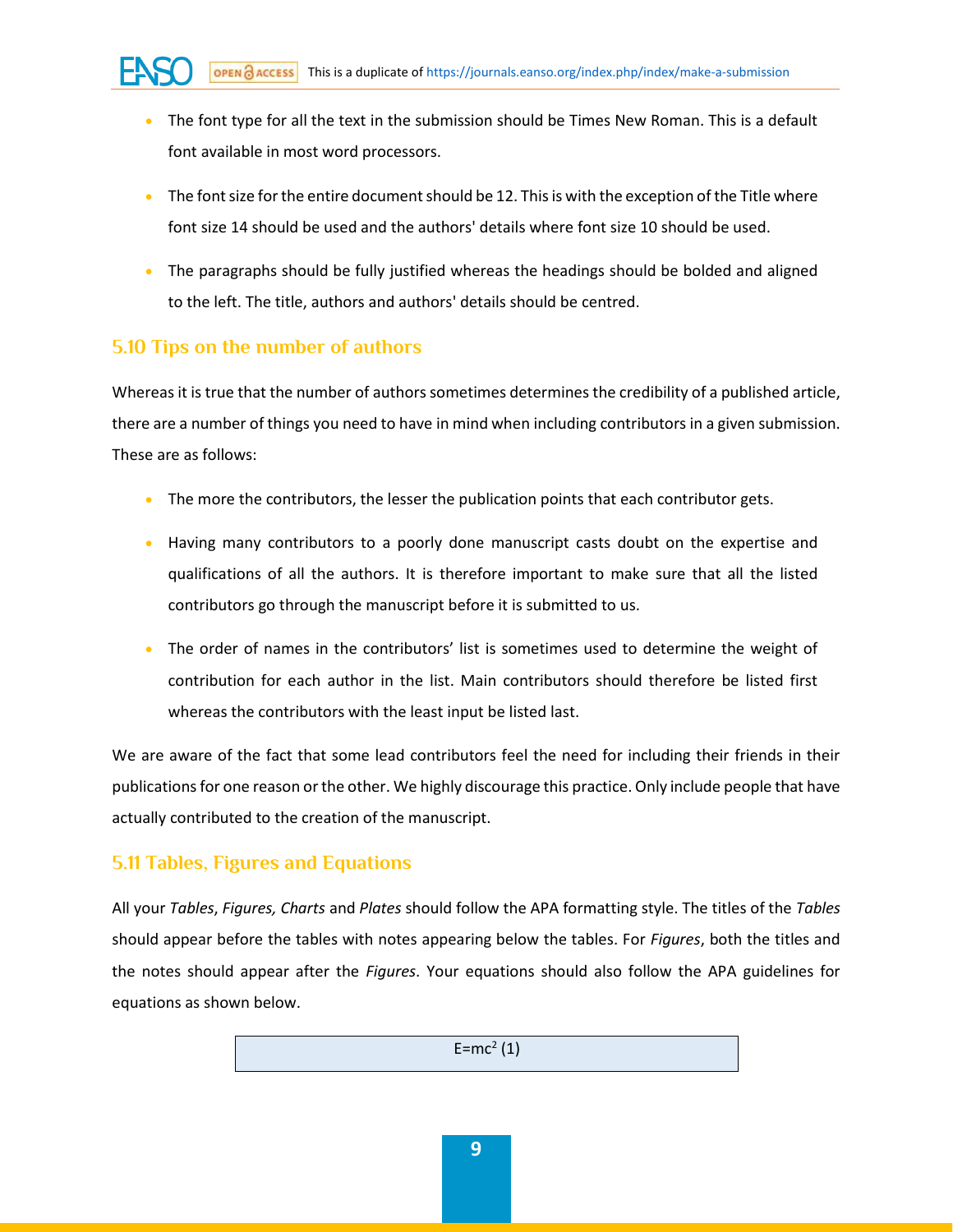Equation (1) is Einstein's energy relation to mass and speed formula. E is the Energy, M the mass and C the speed of light.

### **5.12 References**

All our journals follow the APA citation and referencing style. If you are not familiar with APA, you can simply make an online search and learn about it. We also accept the IEEE citation format for information technology manuscripts.

Only sources actually cited in the text should be included in the reference list as per APA 6<sup>th</sup> edition format. The references list should be ordered alphabetically based on the last names of the first author. An auto space should be added below each reference. Below are some examples of APA referencing:

**Book**

Collier, A. (2008). *The world of tourism and travel*. Rosedale, New Zealand: Pearson Education New Zealand.

#### **Edited Book**

Aspinall, V. (Ed.). (2014). *Clinical procedures in veterinary nursing* (3rd ed.). Edinburgh, Scotland: Elsevier.

#### **Chapter in an edited book**

Palmer, F. (2007). Treaty principles and Maori sport: Contemporary issues. In C. Collins & S. Jackson (Eds.), *Sport in Aotearoa/New Zealand society* (2nd ed., pp. 307-334). South Melbourne, Australia: Thomson.

#### **Journal articles**

Gabbett, T., Jenkins, D., & Abernethy, B. (2010). Physical collisions and injury during professional rugby league skills training. *Journal of Science and Medicine in Sport*, 13(6), 578-583

#### **Online periodical**

VandenBos, G., Knapp, S., & Doe, J. (2001). Role of reference elements in the selection of resources by psychology undergraduates. *Journal of Bibliographic Research*, *5,* 17-123. Retrieved October 13, 2001, from http://journals.apa.org/prvention/volume3/pre0030001a.html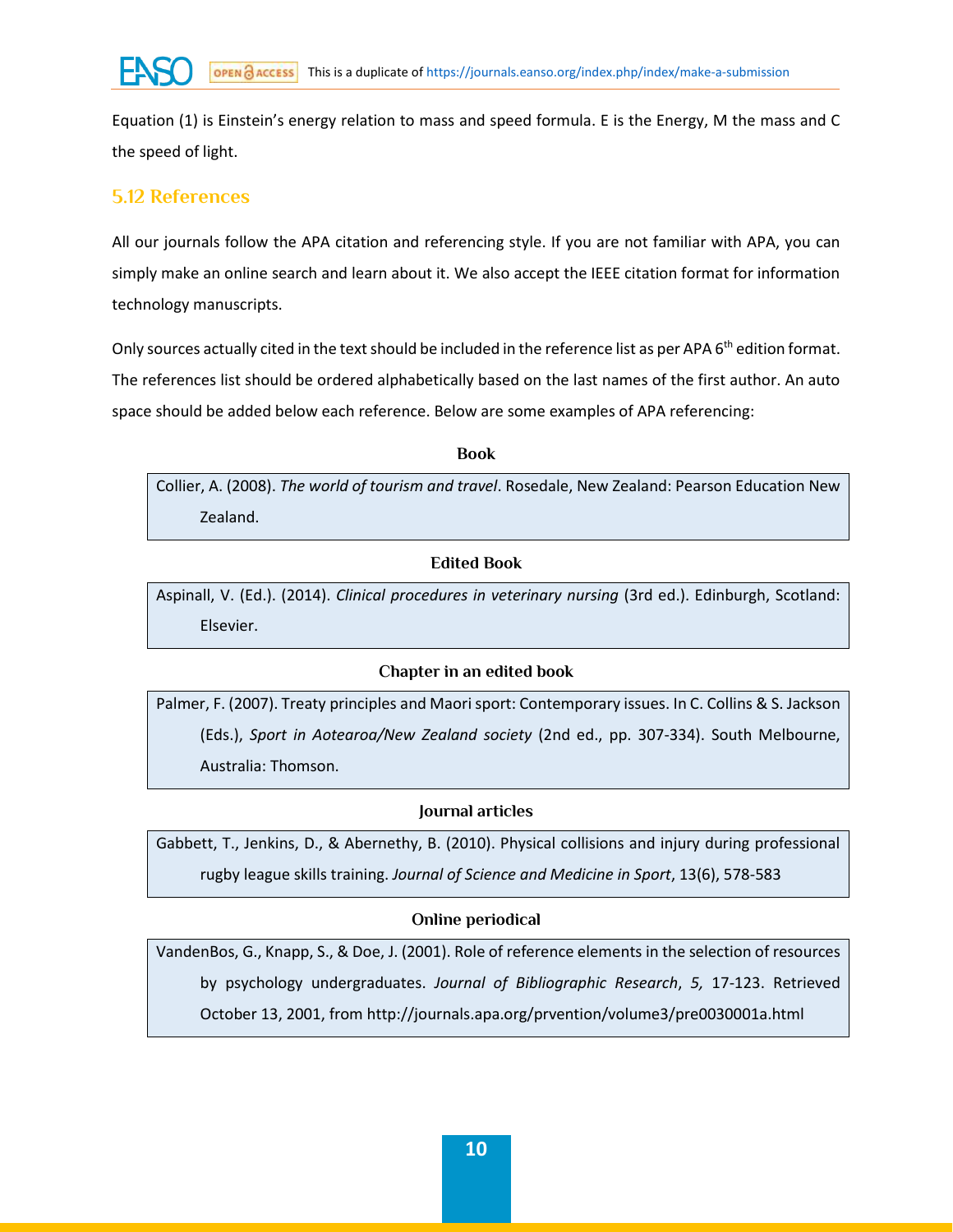

#### **Encyclopaedia or dictionary**

Sadie, S. (Ed.). (1980). *The new Grove dictionary of music and musicians* (6th ed., Vols. 1-20). London: Macmillan.

#### **Unpublished doctoral dissertation**

Wilfley, D.G. (2018). *Interpersonal analyses of bulimia: Normal weight and obese*. Doctoral Thesis, Columbia, MO: University of Missouri.

## **6.0 Privacy Statement**

The names, phone numbers and email addresses submitted to us will be used exclusively for the stated purposes of this journal and will not be made available for any other purpose or to any other party. We have updated our privacy policy to improve the protection of your data. We have also adopted the use of [ORCIDs](https://journals.eanso.org/index.php/index/make-a-submission#h851sk5kodzcgxzjwf712hiam017g0z) and discontinued the use of email addresses as the unique identifiers of authors.

## **This Page Further Links to:**

| $\bullet$ About         | • Editorial Board     | • Make a Submission<br>$\bullet$ Search     |
|-------------------------|-----------------------|---------------------------------------------|
| • Aim and Scope         | • Editorial Board     | • Manuscript Template • Start Here          |
| • All Journals          | $\bullet$ FAQ         | • Submit a Manuscript<br>• New Improvements |
| • Applicable Fees       | • Frequent Questions  | • Open Access Policy<br>$\bullet$ Tracker   |
| • Authors Guidelines    | $\bullet$ Home        | • Peer-Review Process                       |
| Contact Us<br>$\bullet$ | Journals<br>$\bullet$ | • Publication Ethics                        |